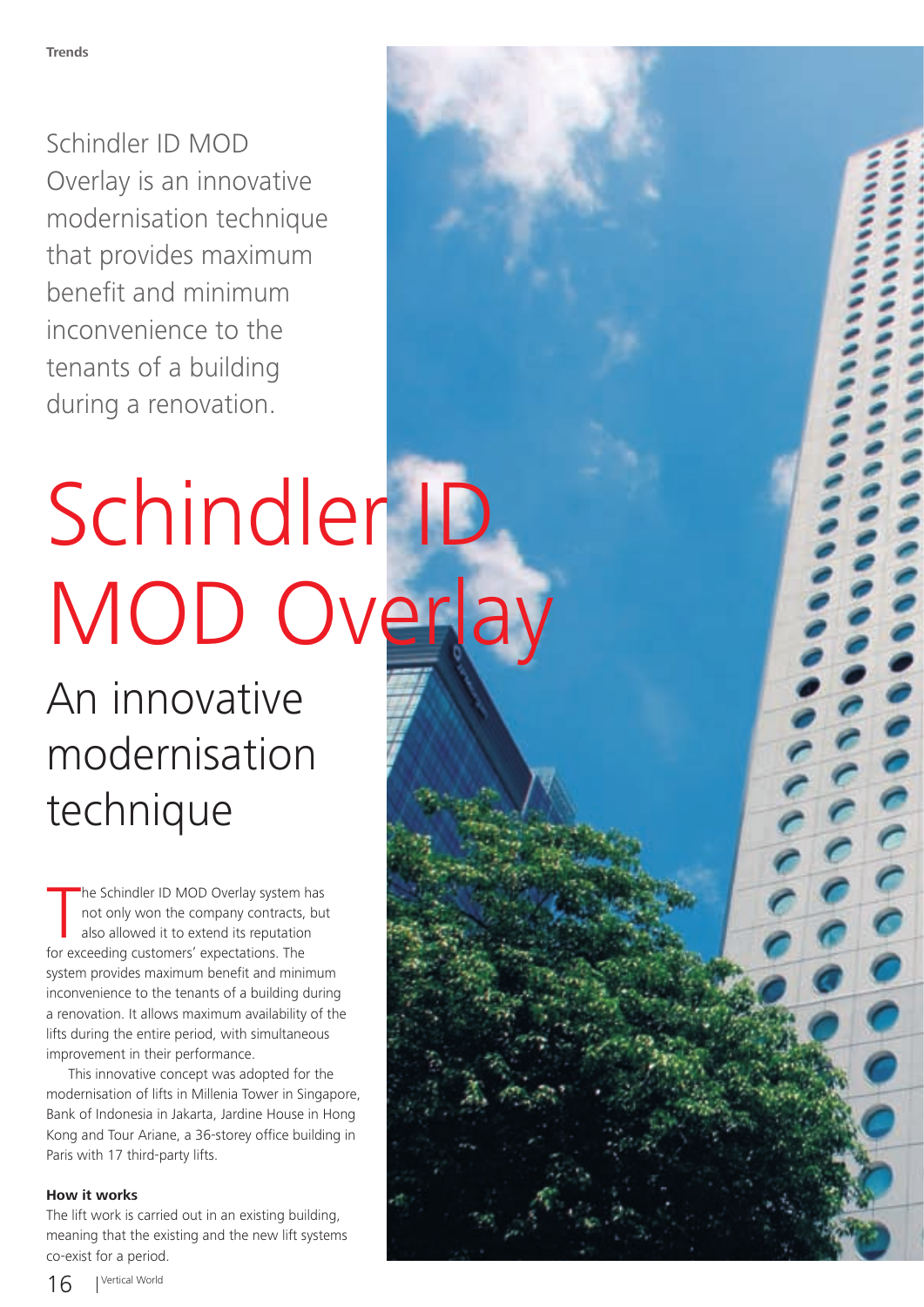

Tour Ariane, Paris, France

Bank of Indonesia, Jakarta, Indonesia

> Millenia Tower, Singapore